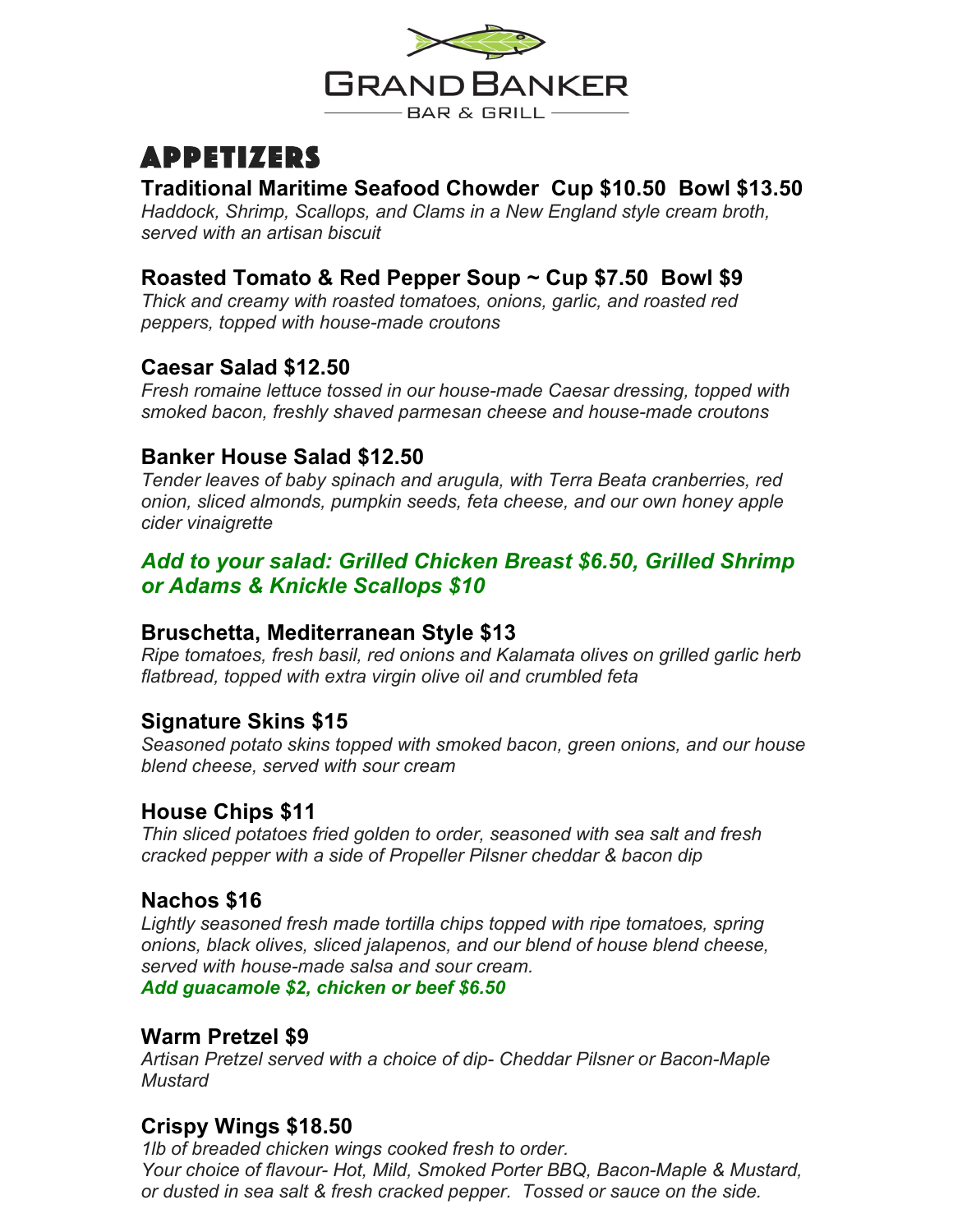## **Mussels \$13.50**

*One pound of fresh NS mussels, served with a slice of grilled toast, in your choice of: Shipwright beer & bacon, local L'acadie blanc white wine & garlic, or in a curry sauce.*

*ADD Pommes frites & garlic aioli \$5*

#### **Popeye's Spinach and Crab Dip \$15**

*A blend of Atlantic rock crab, spinach, artichoke hearts and cream cheese, finished with aged parmesan and served with fresh made tortilla chips*

#### **Lobster Poutine \$24**

*Pomme frites topped with Nova Scotia Lobster; all knuckle & claw meat, in a lemon beurre blanc sauce, fresh cheese curds, and green onions*

## **Fried Calamari \$14**

*Hand-cut baby squid tubes, buttermilk soaked, lightly dusted and flash fried, served with a romesco sauce*

## **ENTREES**

#### **Adams & Knickle Scallops \$26**

*Skillet seared and topped with white wine buerre blanc, served with saffron basmati rice and seasonal vegetables*

#### **Acadian Cajun Seafood Stew \$26**

*Our signature Cajun style stew that brings the Acadian influence back home. Haddock, shrimp, scallops, and mussels, simmered in our hearty broth.* 

## **Blue Rocks Fish Cakes \$16.50**

*A Lunenburg comfort classic! Two large fish cakes of haddock, salt cod and salt pork, and potato, grilled to golden perfection, served with rhubarb relish, and a side Banker salad. Add Banker Baked Beans \$3*

#### **Fish & Chips** *1 piece \$13.50 2 piece \$18.50*

*Tender Atlantic haddock hand dipped in our own Hell Bay English Ale beer batter and deep fried to crispy golden brown.*

#### **Pan Fried Haddock \$20**

*Atlantic haddock fillet, lightly dredged in our signature blend of seasoning, pan fried golden, topped with lemon-parsley compound butter and fried capers, served with skillet fried potatoes, and seasonal vegetables.*

#### **Beef Tenderloin \$30**

*Eight ounces of local Nova Scotia beef tenderloin, charbroiled and topped with café du Paris butter, served with roast potatoes and seasonal vegtables*

#### **Lion Inn Lamb ½ Rack \$34 Full Rack \$50**

*An award winning dish by George Morin, of the once Lion Inn of Lunenburg. Signature lamb sauce, skillet potatoes, and seasonal vegetables.*

#### **Seafood Linguini \$24**

*Haddock, scallops, shrimp & mussels, in a light lemon caper white wine butter sauce, topped fresh shredded parmesan*